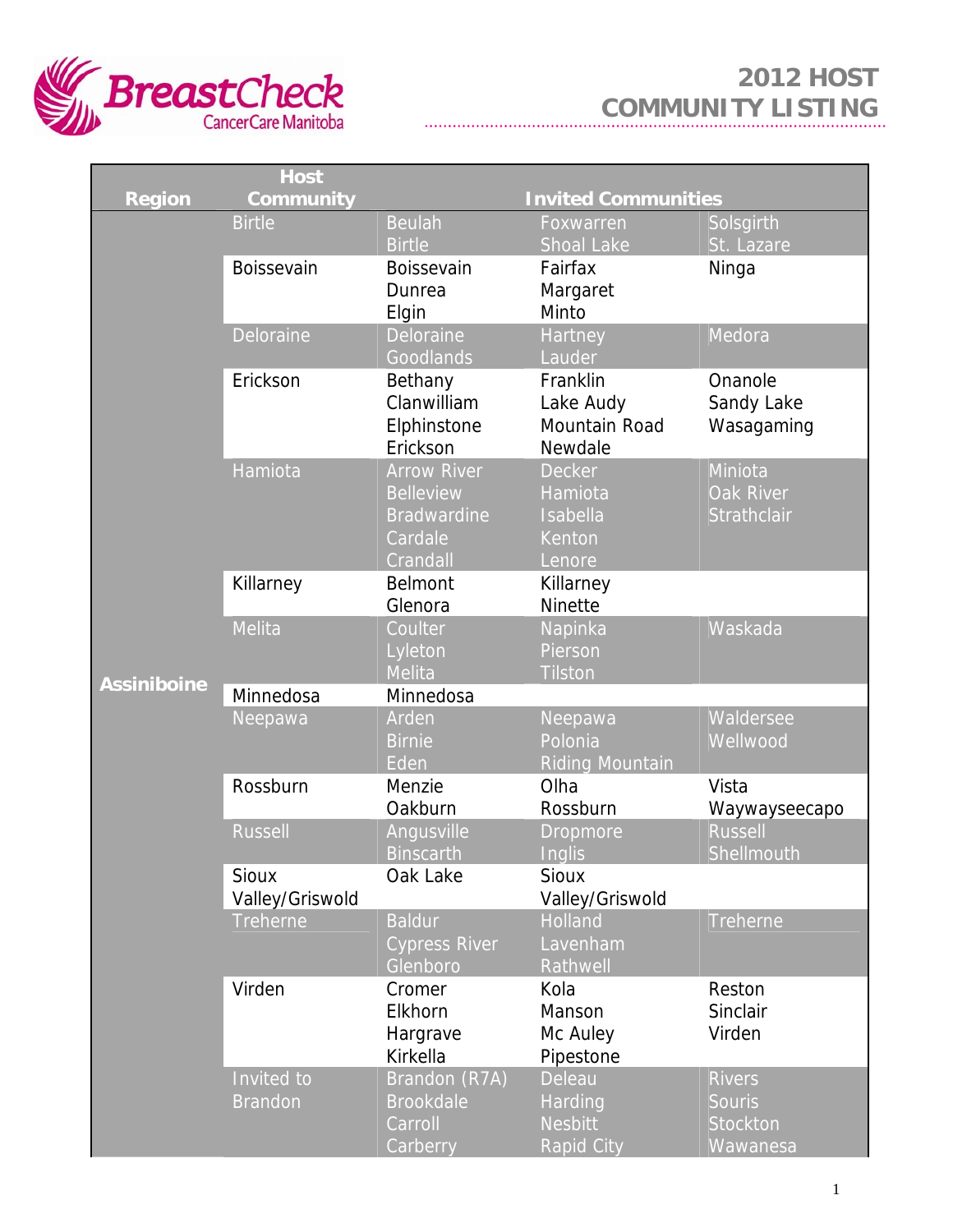

|                    | <b>Host</b>           |                                                                 |                                                          |                                        |
|--------------------|-----------------------|-----------------------------------------------------------------|----------------------------------------------------------|----------------------------------------|
| <b>Region</b>      | Community             |                                                                 | <b>Invited Communities</b>                               |                                        |
|                    | Invited to            | Cartwright                                                      | Holmfield                                                | Mather                                 |
| <b>Assiniboine</b> | <b>Crystal City</b>   |                                                                 |                                                          |                                        |
| (cont.)            | Invited to            | Glenella                                                        | Kelwood                                                  |                                        |
|                    | McCreary              |                                                                 |                                                          |                                        |
|                    | Churchill             | Churchill                                                       |                                                          |                                        |
|                    | Cross Lake            | <b>Cross Lake</b>                                               |                                                          |                                        |
|                    | Gillam                | Gillam                                                          | <b>Ilford</b>                                            | Shamattawa                             |
|                    | Leaf Rapids           | Leaf Rapids                                                     | South Indian Lake                                        |                                        |
|                    | Lynn Lake             | <b>Brochet</b><br>Lac Brochet                                   | Lynn Lake<br><b>Tadoule Lake</b>                         |                                        |
| <b>Burntwood</b>   | <b>Nelson House</b>   | <b>Nelson House</b>                                             |                                                          |                                        |
| and                | Norway House          | Norway House                                                    |                                                          |                                        |
| <b>Churchill</b>   | <b>Oxford House</b>   | Gods Lake<br><b>Narrows</b>                                     | <b>Gods River</b>                                        | Oxford House                           |
|                    | St. Theresa Point     | <b>Garden Hill</b><br><b>Island Lakes</b>                       | Red Sucker Lake<br>St. Theresa Point                     | Waasagomach<br>Bay                     |
|                    | Thompson              | Pikwitonei<br>Split Lake                                        | <b>Thicket Portage</b><br>Thompson                       | Wabowden<br>York Landing               |
|                    | Altona                | Altona<br>Gretna                                                | <b>Halbstadt</b><br>Rosenfeld                            | St. Joseph                             |
|                    | Carman                | Carman<br>Graysville<br>Homewood                                | Miami<br>Roland<br>Roseisle                              | Sperling<br>Stephenfield               |
|                    | <b>Crystal City</b>   | Cartright                                                       | Holmfield                                                | Pilot<br>Mound                         |
| <b>Central</b>     |                       | Clearwater<br><b>Crystal City</b>                               | La Riviere<br>Mather                                     | Snowflake                              |
|                    | Emerson               | Dominion City<br>Emerson                                        | Ginew<br>Letellier                                       | Overstoneville<br>Ridgeville           |
|                    | Gladstone             | Gladstone<br>Langruth                                           | <b>Plumas</b><br>Westbourne                              | Woodside                               |
|                    | MacGregor             | Austin<br>Bagot                                                 | Lakeland<br>MacGregor                                    | Pratt<br>Sidney                        |
|                    | Morden                | <b>Darlingford</b><br><b>Manitou</b>                            | Morden<br><b>Thornhill</b>                               |                                        |
|                    | <b>Morris</b>         | Aubigny<br>Lowe Farm                                            | <b>Morris</b><br>Rosenort                                | St. Jean Baptiste                      |
|                    | Portage la<br>Prairie | Edwin<br><b>High Bluff</b><br>Macdonald<br><b>Newton Siding</b> | <b>Oakville</b><br>Poplar Point<br>Portage<br>Rossendale | Southport<br>St. Ambroise<br>St. Marks |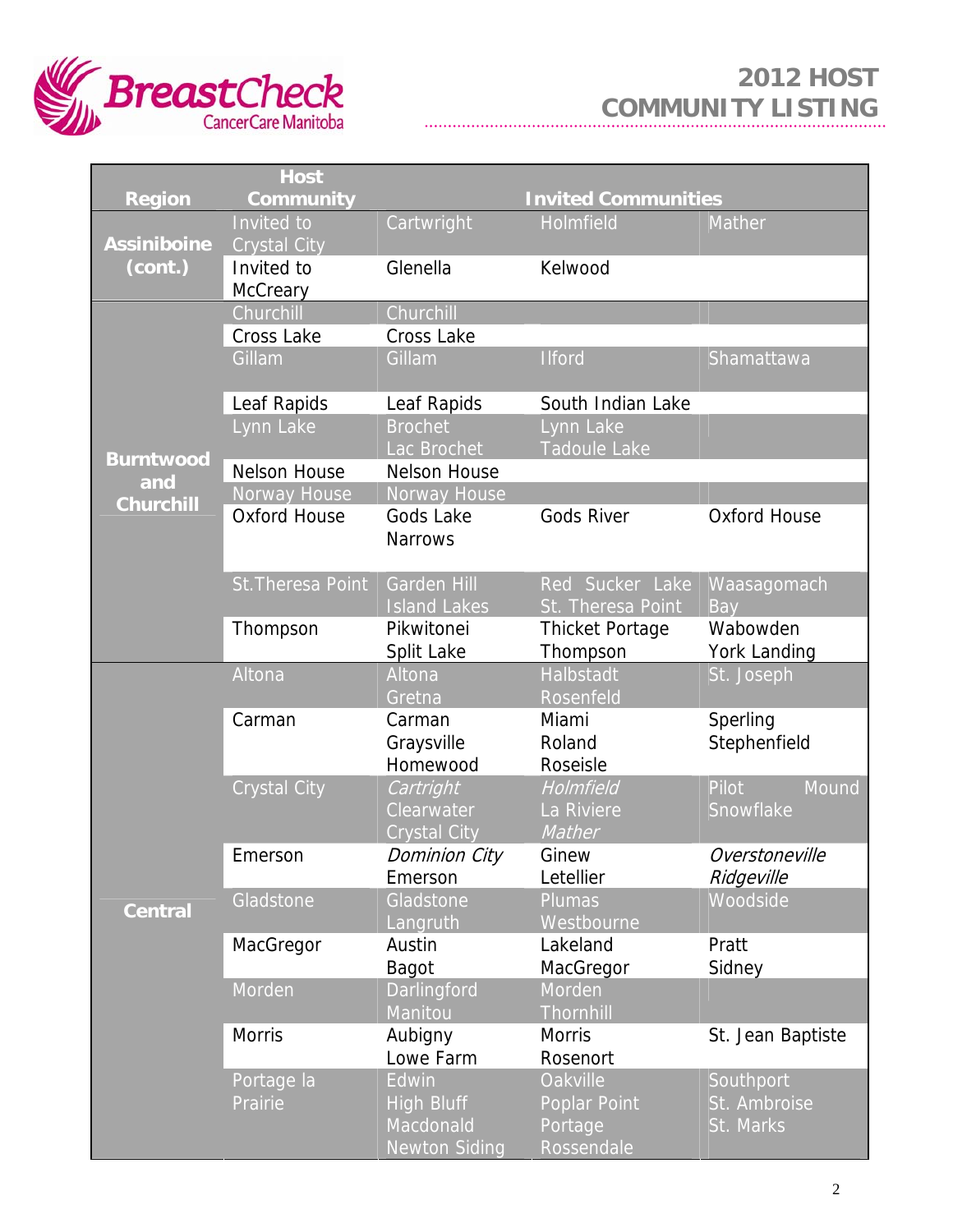

|                  | <b>Host</b>            |                              |                             |                             |
|------------------|------------------------|------------------------------|-----------------------------|-----------------------------|
| <b>Region</b>    | <b>Community</b>       |                              | <b>Invited Communities</b>  |                             |
|                  | <b>Sandy Bay</b>       | Amaranth                     | Sandy                       |                             |
|                  |                        |                              | Bay(Marius)                 |                             |
|                  | St. Claude             | Cardinal<br><b>Elm Creek</b> | Haywood<br>Notre Dame       | St. Claude                  |
|                  | St. Eustache           | Cartier                      | Springstein                 | St. Francis Xavier          |
|                  |                        | <b>Elie</b>                  | <b>Starbuck</b>             |                             |
| <b>Central</b>   |                        | Fannystelle                  | St. Eustache                |                             |
| (cont.)          | Swan Lake              | Altamount                    | Somerset                    | Swan Lake                   |
|                  |                        | <b>Bruxelles</b>             | St. Alphonse                |                             |
|                  |                        | Mariapolis                   | St. Leon                    |                             |
|                  | Winkler                | Horndean                     | Plum Coulee                 | Winkler                     |
|                  | Invited to             | <b>Brunkild</b>              | Headingley                  | Oak Bluff                   |
|                  | Winnipeg               | Domain                       | La Salle                    | Sanford                     |
|                  | Arborg                 | Arborg                       | Meleb                       | Silver                      |
|                  |                        | <b>Broad Valley</b>          | Poplarfield                 |                             |
|                  | Ashern                 | Ashern                       | Grahamdale                  | Moosehorn                   |
|                  |                        | Faulkner                     | Hibre                       |                             |
|                  | Eriksdale<br>Gimli     | Chatfield<br>Arnes           | Eriksdale<br><b>Matlock</b> | Lake Manitoba<br>Sandy Hook |
|                  |                        | Camp Morton                  | Mulvihill                   | Winnipeg Beach              |
|                  |                        | Fraserwood                   | Oakview                     |                             |
|                  |                        | Gimli                        | Petersfield                 |                             |
|                  | Hodgson                | <b>Fisher Branch</b>         | Hodgson                     |                             |
|                  | Lundar                 | Lundar                       | Oak Point                   | Vogar                       |
|                  | Peguis First           | Jackhead                     | Koostatak (Fisher           | <b>First</b><br>Peguis      |
|                  | <b>Nation</b>          | (Dallas)                     | River)                      | <b>Nation</b>               |
|                  | Riverton               | Little Bullhead              | Matheson Island             | Riverton                    |
| <b>Interlake</b> | <b>Selkirk</b>         | Clandeboye                   | Lockport                    | St. Clement                 |
|                  |                        | <b>East Selkirk</b>          | <b>Scanterbury</b>          |                             |
|                  |                        | East St. Paul                | <b>Selkirk</b>              |                             |
|                  | St. Laurent            | Lake Francis                 | St. Laurent                 |                             |
|                  | St. Martin             | <b>Fairford Reserve</b>      | St. Martin Station          |                             |
|                  |                        | St. Martin/<br>Gymsumville   | <b>Steep Rock</b>           |                             |
|                  | Stonewall              | Argyle                       | Grosse Isle                 | Stonewall                   |
|                  |                        | Balmoral                     | Rosser                      | Stony Mountain              |
|                  | <b>Teulon</b>          | Gunton                       | Komarno                     | <b>Narcisse</b>             |
|                  |                        | Inwood                       | Malonton                    | <b>Teulon</b>               |
|                  | Woodlands              | Marquette                    | Warren                      | Woodlands                   |
|                  | <b>Invited to Pine</b> | Beaconia                     | <b>Grand Marais</b>         | Libau                       |
|                  | <b>Falls</b>           |                              |                             |                             |
|                  |                        |                              |                             |                             |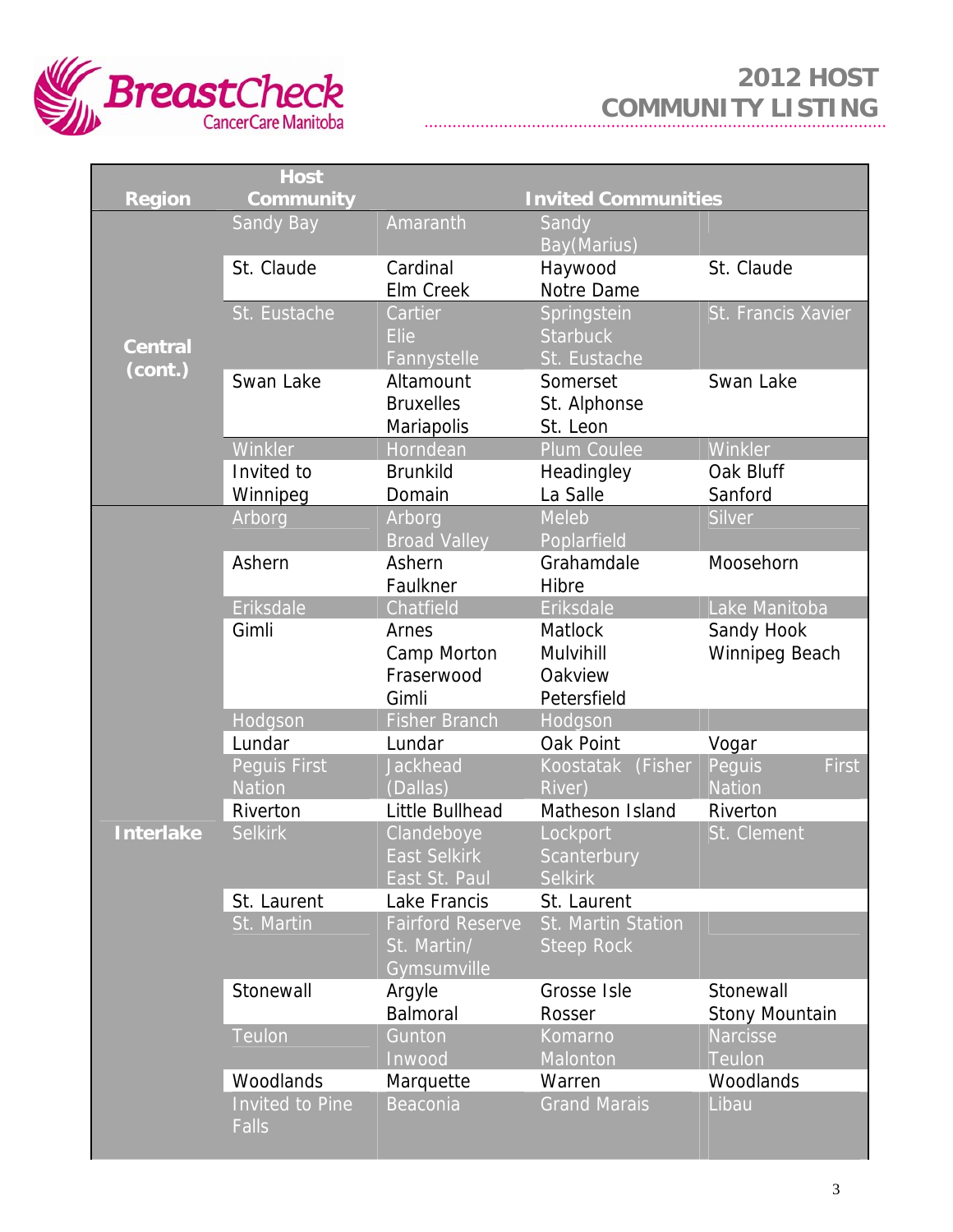

|                 | <b>Host</b>         |                                    |                              |                         |
|-----------------|---------------------|------------------------------------|------------------------------|-------------------------|
| <b>Region</b>   | Community           |                                    | <b>Invited Communities</b>   |                         |
| <b>Norman</b>   | <b>Flin Flon</b>    | Channing                           | <b>Flin Flon</b>             |                         |
|                 |                     | Cranberry                          | Pukatawagan                  |                         |
|                 |                     | Portage                            | Sherridon                    |                         |
|                 | <b>Grand Rapids</b> | <b>Grand Rapids</b>                |                              |                         |
|                 | <b>OCN</b>          | <b>OCN</b>                         |                              |                         |
|                 | Snow Lake           | Snow Lake                          |                              |                         |
|                 | The Pas             | Cormorant                          | Moose Lake                   | <b>Wanless</b>          |
|                 |                     | Easterville                        | The Pas                      |                         |
|                 | Beausejour          | Beausejour<br><b>Garson Quarry</b> | Hazelridge<br>Seddons Corner | Springfield<br>Tyndall  |
|                 | <b>Berens River</b> | <b>Berens River</b>                | Poplar River                 | <b>Princess Harbour</b> |
|                 |                     | <b>Bloodvein</b>                   |                              |                         |
|                 | <b>Hollow Water</b> | <b>Bissett</b>                     | Manigotagan                  | Wanipigow/              |
|                 |                     |                                    |                              | <b>Hollow Water</b>     |
|                 | Lac du Bonnet       | Lac du Bonnet                      | Pointe du Bois               |                         |
| <b>North</b>    | Pinawa              | Pinawa                             | <b>River Hills</b>           | <b>Seven Sisters</b>    |
| <b>Eastman</b>  | Pine Falls and      | <b>Belair</b>                      | O Hanley                     | <b>Stead</b>            |
|                 | Sagkeeng            | Fort Alexander/                    | <b>Pine Falls</b>            | <b>Traverse Bay</b>     |
|                 |                     | Sagkeeng                           | Powerview                    | Victoria Beach          |
|                 |                     | <b>Great Falls</b>                 | St. George                   |                         |
|                 | Whitemouth          | East Braintree                     | Hadashville                  | Whiteshell              |
|                 |                     | Elma                               | Rennie                       |                         |
|                 |                     | <b>Falcon Beach</b>                | Whitemouth                   |                         |
|                 | <b>Birch River</b>  | <b>Birch River</b>                 | Mafeking                     | Pelican Rapids          |
|                 | Camperville         | Camperville                        | Duck Bay<br>Garland          |                         |
|                 | Dauphin             | Dauphin<br><b>Ethelbert</b>        | Sifton                       | <b>Valley River</b>     |
|                 | Grandview           | Ashville                           | <b>Gilbert Plains</b>        | Grandview               |
|                 | <b>McCreary</b>     | Alonsa                             | Kinosota                     | Silver Ridge            |
|                 |                     | Glenella                           | Laurier                      |                         |
|                 |                     | Kelwood                            | <b>McCreary</b>              |                         |
|                 | Roblin              | <b>Boggy Creek</b>                 | San Clara                    | Westgate                |
| <b>Parkland</b> |                     | Roblin                             | Shortdale                    |                         |
|                 | Ste. Rose du        | Cayer                              | <b>Makinak</b>               | Skownan                 |
|                 | Lac                 | <b>Crane River</b>                 | Meadow Portage               | Ste. Rose du Lac        |
|                 |                     | Ebb and Flow                       | <b>Ochre River</b>           | <b>Toutes Aides</b>     |
|                 |                     | Eddystone                          | <b>Rorketon</b>              | Waterhen                |
|                 | Swan River          | <b>Barrows</b>                     | Durban                       | Pine River              |
|                 |                     | <b>Benito</b>                      | Kenville                     | Renwer                  |
|                 |                     | Bowsman                            | Minitonas                    | Swan River              |
|                 |                     | Cowan                              | <b>National Mills</b>        |                         |
|                 | <b>Winnipegosis</b> | Fork River                         | <b>Winnipegosis</b>          |                         |